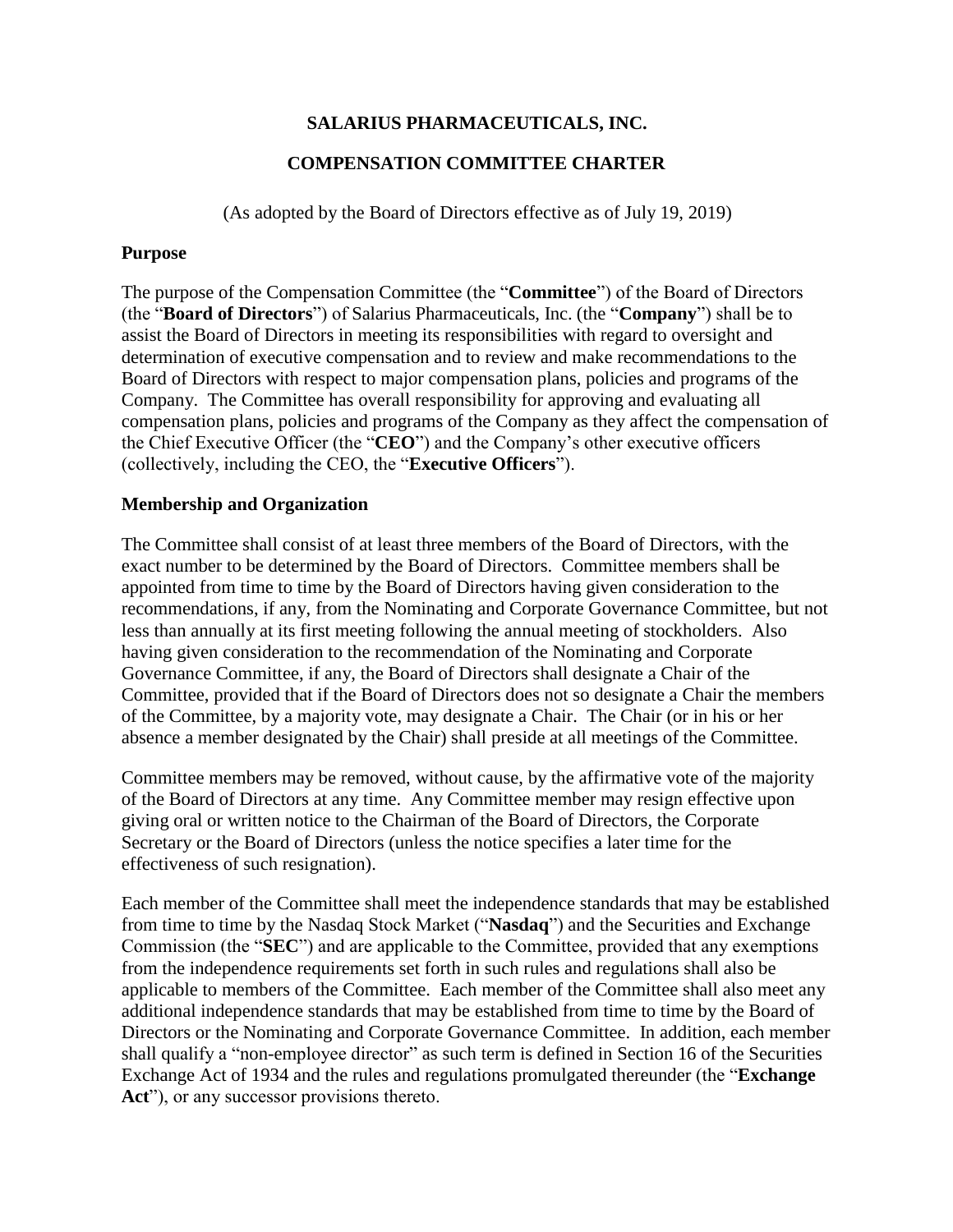The Committee shall meet periodically, as deemed necessary by the Chair of the Committee. All meetings shall be held at the call of the Chair of the Committee. Except as the Board of Directors may otherwise determine, the Committee may make rules for the conduct of its business, but unless otherwise provided by the Board of Directors or in such rules, the business of the Committee shall be conducted as nearly as possible in the same manner as is provided in the bylaws of the Company.

### **Delegation to Subcommittee**

The Committee may form and delegate authority to subcommittees consisting of one or more members of the Committee when appropriate, as are provided in the resolutions of the Committee, except to the extent such delegation is limited by applicable law or listing standard. The actions of any such subcommittee shall be presented to the full Committee at the next scheduled Committee meeting.

## **Resources and Authority**

The Committee shall have the resources and appropriate authority, without seeking the approval of the Board of Directors, to discharge its responsibilities. The Committee shall have the authority, in its sole discretion, to select, retain (or obtain the advice of) and any adviser to assist it in the performance of its duties, including any outside compensation, legal, accounting or other consultants or advisers (collectively, "**Advisers**"), but only after taking into consideration all factors relevant to the adviser's independence from management including those specified in Nasdaq Listing Rule 5605(d)(3) and any other applicable Nasdaq listing standard. The Committee shall be directly responsible for the appointment, compensation and oversight of the work of any Adviser retained by the Committee and shall have sole authority to approve such Adviser's fees and other terms and conditions of such Adviser's retention. The Committee shall have the sole authority to conduct investigations into any matters within the scope of its responsibilities. The Company must provide for appropriate funding, as determined by the Committee, for payment of reasonable compensation to any Adviser retained by the Committee and other administrative expenses.

The Committee may request any director, officer or employee of the Company, the Company's outside counsel or independent auditors or such other persons as it deems appropriate to attend a meeting of the Committee or to meet with any members of, or consultants to, the Committee. The Committee may also exclude from its meetings any persons it deems appropriate in order to carry out its responsibilities. The CEO shall not be present during, nor participate in, deliberations or voting in connection with any compensation matters related to the compensation of the CEO. The Committee shall have full access to all books, records, facilities and personnel of the Company in connection with the discharge of its responsibilities.

### **Duties and Responsibilities**

In addition to the foregoing, the following shall be the common recurring duties and responsibilities of the Committee in carrying out its oversight function. These duties and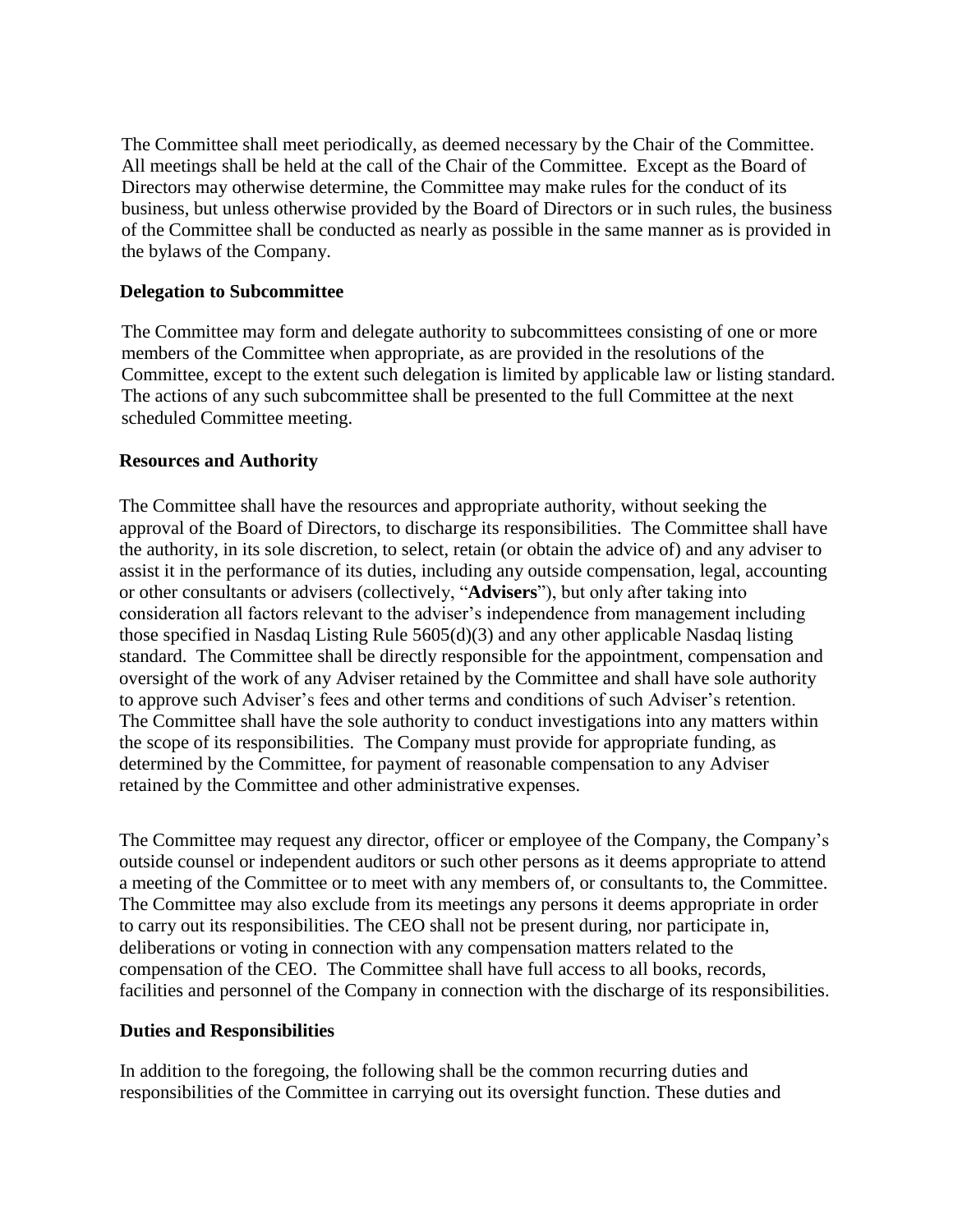responsibilities are set forth below as a guide to the Committee with the understanding that the Committee may alter or supplement them as appropriate under the circumstances to the extent permitted by applicable law, regulation or listing standard.

The Committee shall:

- Review and approve the corporate goals and objectives relevant to the compensation of the Executive Officers.
- Evaluate the performance of the Executive Officers in light of such goals and objectives at least annually and communicate the results to the Board of Directors and to the CEO.
- Based on the evaluations referred to above, review and approve the compensation levels for the Executive Officers, including, as applicable, (i) base salary; (ii) bonus, (iii) all incentive awards and opportunities; including cash-based and equity-based awards and opportunities and long-term incentive and equity compensation; (iv) any employment and/or severance agreements and arrangements; (v) any change-in-control agreements or arrangements or change-in control provisions affecting any elements of benefits and compensation, including any severance payments or arrangements in connection therewith; and (vi) any other compensation, perquisites, and special or supplemental benefits for the Executive Officers or individuals who formerly served as Executive Officers.
- In consultation with the CEO, review and make recommendations to the Board of Directors regarding guidelines for the review of the performance and the establishment of compensation policies for all other employees of the Company and for the delegation to Executive Officers of the Company the determination of compensation for all employees of the Company who are not Executive Officers.
- Establish and modify the terms and conditions of employment of the Executive Officers, by contract or otherwise.
- Be directly responsible for, and have authority, in its sole discretion, over, the appointment, compensation, oversight and termination of the work of any Adviser retained by the Committee, and, prior to the retention of any Adviser, and from time to time as the Committee deems appropriate, assess the independence of such Adviser, taking into consideration all factors relevant to such Adviser's independence from management, including those specified in Nasdaq Listing Rule  $560\overline{5}$ (d)(3) and any other applicable Nasdaq listing standards. The Committee shall ensure that any disclosure required by the rules and regulations of the SEC or Nasdaq related to the foregoing is included in the Company's proxy statement.
- Review periodically with the Chairman of the Board and the CEO the succession plan relating to the CEO and the management development plan and make recommendations to the Board of Directors with respect to such plans.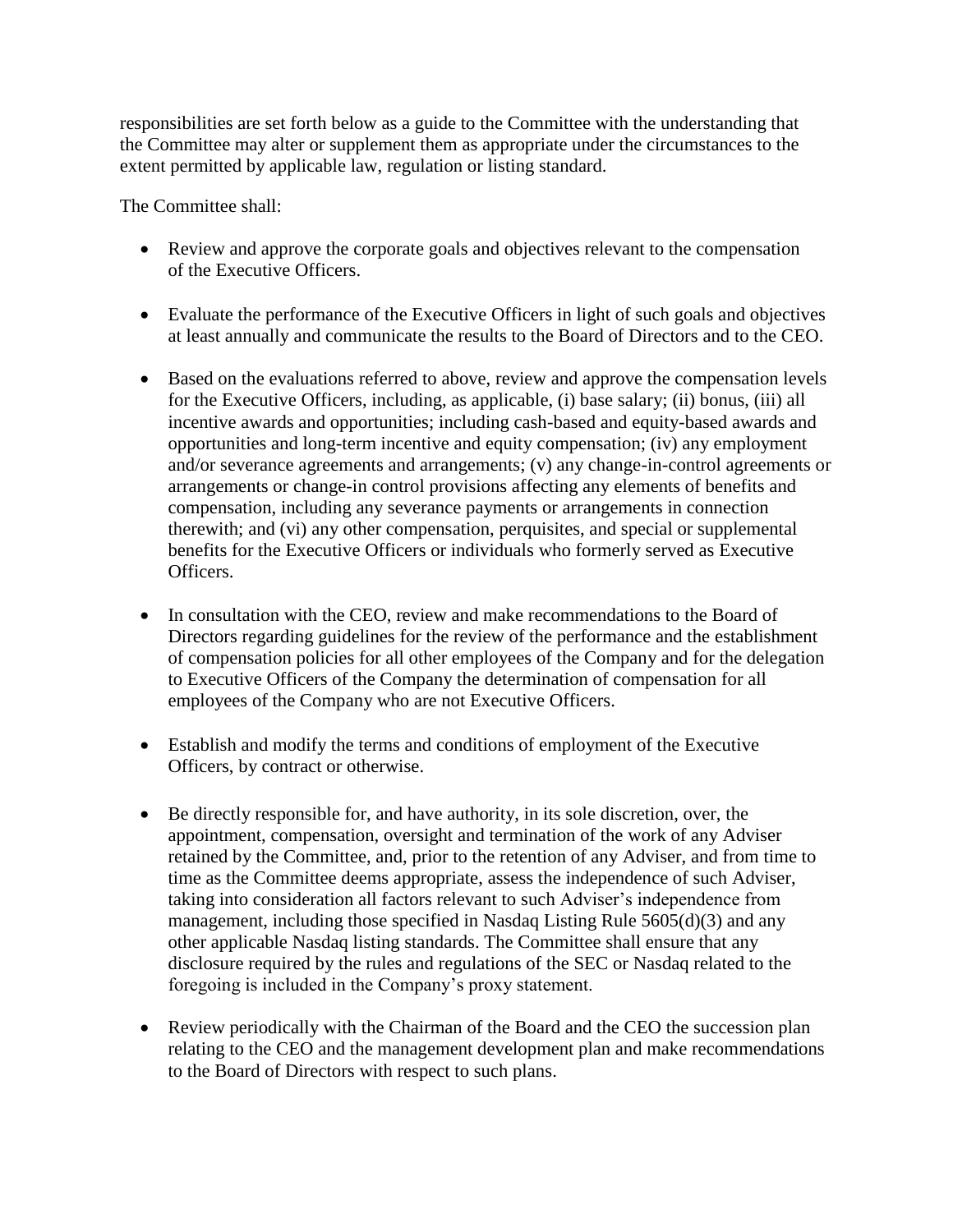- Administer the stock and other equity-based compensation plans of the Company (other than with respect to equity awards to members of the Board of Directors, which shall be considered by the entire Board of Directors) in accordance with the terms of such plans and provide necessary approval in order to qualify the Company's equity compensation plans for various exemptions that may be established by the SEC under Section 16 of the Exchange Act.
- Oversee the administration of the Company's other employee benefit plans.
- Maintain sole discretionary authority to interpret provisions of the Company's executive compensation plans.
- Establish all rules necessary or appropriate for implementing and conducting the Company's executive compensation plans.
- Determine, as applicable in connection with the Company's stock plans, such matters as eligibility for participation; persons to receive awards; the amount, form and other terms and conditions of awards; the form of agreements pertaining to such awards; the manner and form of deferral elections; or, when appropriate, the authorization of the Company's purchase of its stock for allocation to the accounts of persons to whom awards have been made under such plans.
- Review the Company's incentive compensation and other equity-based plans and practices and recommend changes in such plans and practices to the Board of Directors.
- Approve equity compensation plans and the grant of equity awards not subject to stockholder approval under applicable listing standards.
- Review and consider for recommendation to the Board of Directors stock ownership guidelines applicable to non-employee members of the Board of Directors and officers, review on an annual basis compliance with any such stock ownership guidelines and make recommendations as appropriate.
- Review and discuss with management the Company's Compensation Disclosure and Analysis ("**CD&A**"), and based on that review and discussion, recommend to the Board of Directors whether the Company's CD&A should be included in the Company's annual proxy statement or annual report on Form 10-K.
- Prepare the Compensation Committee report as required by rules of the SEC for inclusion in the Company's annual proxy statement or annual report on Form 10-K filed with the SEC. Review and recommend to the Board of Directors for approval the frequency with which the Company will conduct a stockholder advisory vote to approve the compensation of the Company's named executive officers ("**Say on Pay Vote**"), taking into account the results of the most recent stockholder vote on the frequency of Say on Pay Votes required by Section 14A of the Exchange Act, and review and approve